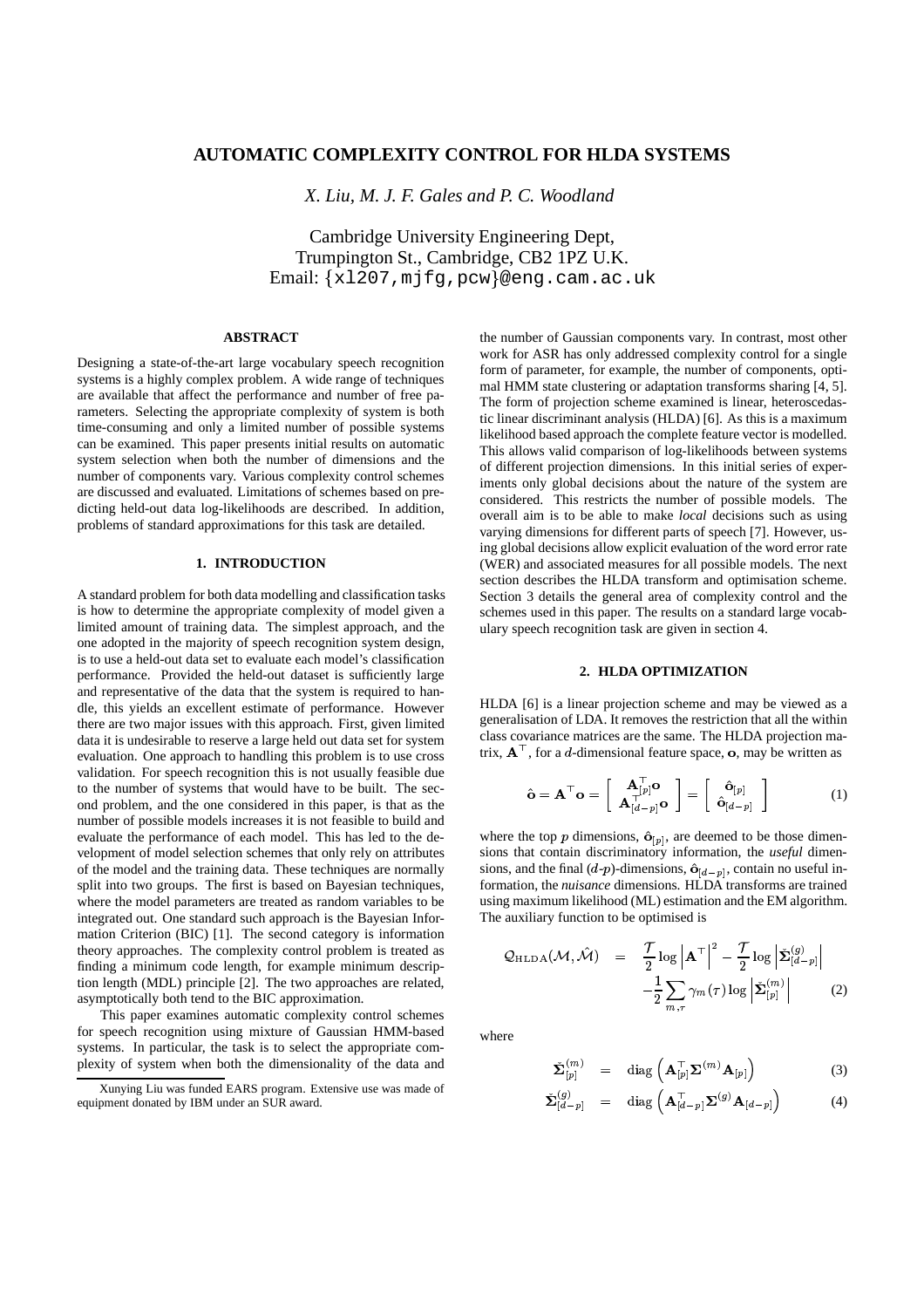$\Sigma^{(m)}$  and  $\Sigma^{(g)}$  are the covariance of component m and the global covariance in the original feature space,  $\sigma$ ,  $\tau$  is the number of training data frames and  $\gamma_m(\tau)$  is the posterior probability of being in component m at time  $\tau$ .

Directly maximizing equation 2 via numerical methods is computationally very expensive. An alternative iterative optimisation scheme is given in [7] where equation 2 is expressed as

$$
Q_{\text{HLDA}}(\mathcal{M}, \hat{\mathcal{M}}) = \frac{\mathcal{T}}{2} \log \left| \mathbf{A}^{\top} \right|^{2} - \frac{1}{2} \sum_{i} \mathbf{a}_{i}^{\top} \mathbf{G}^{(i)} \mathbf{a}_{i}
$$

$$
-\frac{\mathcal{T}}{2} \log \left| \check{\mathbf{\Sigma}}_{[d-p]}^{(g)} \right| - \frac{1}{2} \sum_{m,\tau} \gamma_{m}(\tau) \log \left| \check{\mathbf{\Sigma}}_{[p]}^{(m)} \right| \tag{5}
$$

where  $\mathbf{a}_i^{\dagger}$  is the  $i^{th}$  row of  $\mathbf{A}^{\dagger}$  and

$$
\mathbf{G}^{(i)} = \begin{cases} \sum_{m} \frac{\gamma^{(m)}}{\sigma_{[p]i}^{(m)2}} \mathbf{\Sigma}^{(m)} & i \notin \nu \\ \frac{\tau}{\sigma_{[q]2}^{(g)2}} \mathbf{\Sigma}^{(g)} & i \in \nu \end{cases} \tag{6}
$$

 $\gamma^{(m)} = \sum_{\tau} \gamma_m(\tau)$  is  $\gamma_m(\tau)$  is the mixture occupancy counts,  $\nu$  is the set of indices of the nuisance dimensions. An iterative scheme is then used, alternating between updating the estimate of the covariance matrices, given the current transform, and the columns of the transformation. The transformation matrix columns are given by

$$
\mathbf{a}_{i}^{\top} = \mathbf{c}_{i} \mathbf{G}^{(i)-1} \sqrt{\frac{\mathcal{T}}{\mathbf{c}_{i} \mathbf{G}^{(i)-1} \mathbf{c}_{i}^{\top}}}
$$
(7)

where  $c_i$  is the cofactor vector of row i of  $A^{\perp}$ . For any iterative estimation scheme it is necessary to initialise the model parameters, Here the projection matrix is initialised by examining the Fisher ratio values and selecting those dimensions with the largest Fisher ratios. In this form of system model parameters are estimated for *all* the dimensions, including the nuisance dimensions.

#### **3. MODEL COMPLEXITY CONTROL**

A standard problem in speech recognition, and machine learning in general, is how to obtain the appropriate complexity of system given a limited amount,  $\mathcal T$ , of training data,  $\mathcal X$ . In the case of HMM-based speech recognition this normally requires deciding the number of states in the system and the number of components to assign to each of those states. When *global* decisions about the structure of the models are made, for example how many components *all* the states should have, then it is possible to search over the space of all models,  $\{M\}$ , evaluating the classification performance of each model on some held out data set,  $D$ . However, as *local* decisions about complexity are made, the space of possible models increases. Explicit evaluation of all possible models becomes impractical. Some form of measure, which does not explicitly require calculating an error rate, is required. This section examines various criteria with respect to an HLDA system. Here the number of mixture components per state may vary as well as as the useful dimension size,  $p$ .

The simplest approach to reducing the computational cost is to compute the log-likelihood of some held-out data, given the MAP or ML estimate,  $\hat{\Theta}$ , of each of the possible models. The appropriate model is then determined by

$$
\hat{\mathcal{M}} = \arg \max_{\{\mathcal{M}\}} \left\{ \log p(\mathcal{D}|\mathcal{M}, \hat{\Theta}) p(\hat{\Theta}|\mathcal{M}) P(\mathcal{M}) \right\} \tag{8}
$$

This assumes that the set of models is "close" enough to the correct model, that an increase in held-out data log-likelihood will decrease WER. This assumption may be poor, particularly for highly complex processes such as speech recognition. Even if this assumption is reasonable, it may still be impractical to evaluate the log-likelihood when the set of possible models becomes very large. In addition, it is preferable to make use of all the available training data, rather than using a held-out data set, or cross validation.

 $\frac{2}{i}$   $\frac{2}{i}$   $\frac{2}{i}$  techniques. Rather than using the MAP or ML estimates of the An alternative approach is to use Bayesian model selection model parameters, the model parameters are integrated out to get an estimate of the marginal likelihood, or *evidence*, for each model,  $p(\mathcal{X}|\mathcal{M})$ . This is then weighted by the prior for each model,  $P(\mathcal{M})$ . This selection process is normally written as

$$
\hat{\mathcal{M}} = \arg \max_{\{\mathcal{M}\}} \left\{ \log P(\mathcal{M}) \int p(\mathcal{X}|\Theta, \mathcal{M}) p(\Theta | \mathcal{M}) \mathrm{d}\Theta \right\} \tag{9}
$$

This form of marginalisation automatically penalises overly complex models. However it is normally computationally intractable to directly compute the marginal log-likelihood in equation 9. This has led to the development of various approximate schemes. For this paper the model parameters priors,  $p(\mathbf{\Theta}|\mathcal{M})$ , and model priors,  $P(M)$ , are assumed to be uninformative.

One of the simplest and most commonly used approximations to Bayesian model selection in the Bayesian information criterion (BIC) [1]. A general form is shown in equation 10.

$$
\log p(\mathcal{X}|\mathcal{M}) \approx \log p(\mathcal{X}|\hat{\Theta}, \mathcal{M}) - \rho \cdot \frac{k}{2} \log \mathcal{T} \qquad (10)
$$

where  $\hat{\Theta}$  is the ML estimate of model parameters. Schwartz [1] proved that, with the restriction that  $\rho = 1$ , this is a first order asymptotic approximation to 9 as  $\mathcal{T} \to \infty$ . For a d-dimensional HLDA system with  $p$  useful dimensions, the number of free parameters, k, is given by  $k = d^2 + 2Mp + 2(d - p) + M$ , where transitions and states are fixed. In [4] penalized BIC, where  $\rho$  is heters, k, is given by  $k = d^2 + 2Mp + 2(d - p) + M$ , where<br>is the total number of Gaussian components and the number of not constrained to be one, was proposed.  $\rho$  is usually tuned to a particular task or model set. It is designed to take into account two aspects of the approximation. For real data, such as speech, the samples are seldom independent, or conditionally independent, of one another.  $\rho$  allows this dependence to be taken into account. This results in  $\rho$  typically being greater than 1. The second aspect is to compensate for the ignored higher order terms when there is finite training data. If these higher-order terms vary dramatically depending in the nature of the parameters the performance of penalised BIC can be limited.

The penalised BIC approximation in equation 10 uses the loglikelihood of the training data. For each model this must be computed using the training data. An alternative is to use the loglikelihood of the complete dataset, the auxiliary function. Multiple systems are then able to share the same complete dataset, for example all the 12 component systems could use the same set of posteriors,  $\gamma_m(\tau)$ . This can dramatically reduce the computational cost. Even when the number of components varies the state posteriors may be fixed. There are two issues with this approximation. First the ordering obtained from the log-likelihoods is assume to be same as that of the auxiliary functions. However differences in auxiliary function values (for a fixed model) are underestimates of differences in the log-likelihood. Second the approximations are normally based around the ML, or MAP, estimate of the model parameters. These are not obtained if the complete dataset is fixed.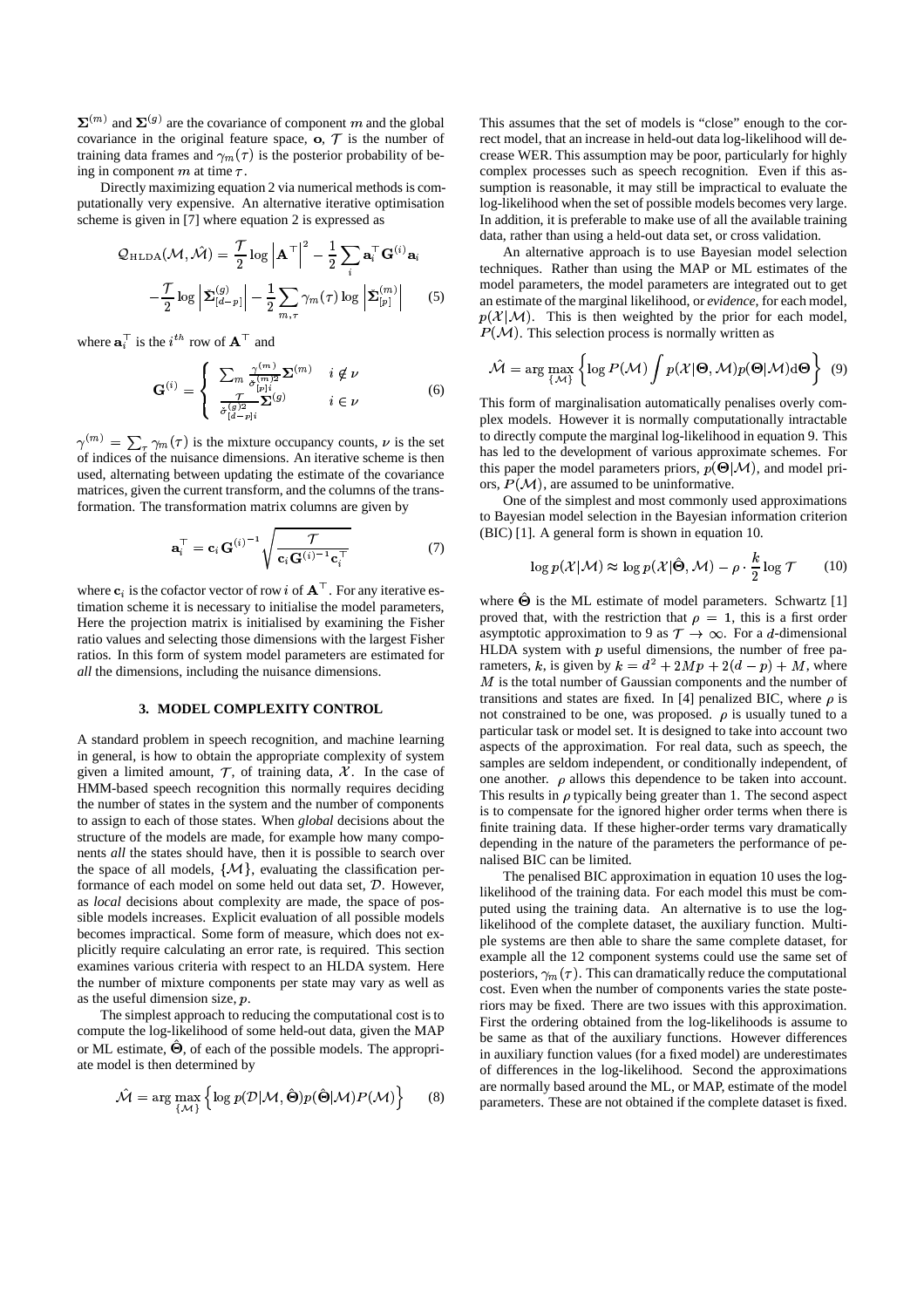Laplace's method approximates the marginal likelihood by fitting a Gaussian at the optimum of the model parameters and computing the volume under that Gaussian [3]. This yields

$$
\log p(\mathcal{X}|\mathcal{M}) \approx \log p(\mathcal{X}|\hat{\Theta}, \mathcal{M}) + \frac{k}{2} \log 2\pi - \frac{k}{2} \log \mathcal{T}
$$

$$
-\frac{1}{2} \log \left| \frac{1}{\mathcal{T}} \mathbf{I}(\hat{\Theta}) \right| \tag{11}
$$

where  $\mathbf{I}(\hat{\Theta})$  is the *Fisher information matrix* defined as  $\mathbf{I}(\hat{\Theta}) =$  $\nabla^2 \log p(\mathcal{X}|\hat{\Theta}, \mathcal{M})$ . Laplace's approximation is a second order puting  $I(\hat{\Theta})$  for a large vocabulary speech recognition systems is approximation to the marginal likelihood. Unfortunately, comimpractical. In this paper  $I(\hat{\Theta})$  is approximated using a blockdiagonal structure. Each component is assumed independent of all others and the mean and variance parameters of each component are assumed independent. Furthermore, the HLDA transform parameters are assumed independent of other parameters. To further simplify the problem, the auxiliary function rather than the log-likelihood is used. The approximated log marginal auxiliary function may be expressed as (from equation 5)

$$
\hat{\mathcal{M}} = \arg \max_{\{\mathcal{M}\}} \left\{ Q_{\text{HLDA}}(\mathcal{M}, \tilde{\mathcal{M}}) - \frac{1}{2} (p+1) \sum_{m} \log \gamma^{(m)} \right\}
$$
\n
$$
- \frac{1}{2} \sum_{i} \log \left| \frac{\mathcal{T}}{|\hat{\mathbf{A}}^{\top}|^2} \hat{\mathbf{c}}_i \hat{\mathbf{c}}_i^{\top} + \mathbf{G}^{(i)} \right| + \frac{3}{2} \sum_{m} \log \left| \tilde{\mathbf{\Sigma}}_{[p]}^{(m)} \right| \quad \text{is the matrix}
$$
\n
$$
+ \frac{3}{2} \log \left| \tilde{\mathbf{\Sigma}}_{[d-p]}^{(g)} \right| + \frac{1}{2} [(p+1)M - p + d + 1] \log 2 \quad \text{where}
$$
\n
$$
- \frac{1}{2} (d - p + 1) \log \mathcal{T} + \frac{k}{2} \log 2\pi \right\} \quad (12) \quad \text{and}
$$

where  $M$  is the model used to obtain the complete dataset.

#### **4. EXPERIMENTAL RESULTS**

The CU-HTK Hub5 system for Switchboard evaluation was used to evaluate the model selection schemes. A standard 68 hour subset of the Hub5 training was selected, containing training data for 862 Switchboard I conversation sides and a subset of 92 Call Home English (CHE) sides. The standard acoustic features were 13 order cepstral coefficients, including the zero order, with first order and second order derivatives, a 39 dimensional feature vector. For all HLDA projection experiments third derivatives were added to give a 52-dimensional feature vector. The cepstral coefficients are derived from a modified PLP analysis, using Mel-scale filter-bank data, with the frequency range from 125Hz to 3.8kHz. Cepstral features were normalized for each conversation side via side based cepstral mean and variance normalization, and vocal tract length normalization. Using this data, a continuous density, mixture of Gaussian, cross-word triphone, gender independent HMM system was trained using maximum likelihood estimation. State clustered decision tree tying was used to specify 6168 speech states. All recognition experiments used a tri-gram language model. A 3 hour subset of the 2001 development data was used as the test data and held-out data.

This paper presents initial experiments where global decisions are made about the complexity of the model. This allows all the measures to be evaluated, including word error rate. The aim of these experiments is to establish which measures are most closely

related to word error rate. The range of model varied by: the number of components per state from the set  $\{12, 16, 24\}$ ; the number ber of components per state from the set  $\{12, 16, 24\}$ ; the number<br>of useful dimensions from the set  $\{28, \ldots, 52\}$ . This gave a total of 75 models. In addition  $\{12, 16, 24\}$  component systems using the standard front-end were evaluated. the standard front-end were evaluated.



**Fig. 1**. Test set word error rate for all possible models, with the standard front-end 12, 16 and 24 component performance

tems and the three standard front-end systems on the test data. This<br>
is the "gold-standard" of model selection, classification perfor-<br>
mance. The HLDA systems significantly out performed the stan-Figure 1 shows the WER performance of the 75 HLDA systems and the three standard front-end systems on the test data. This mance. The HLDA systems significantly out performed the standard front-ends for the equivalent number of components per state. As expected there was some random variation in the performance, since we do not have an infinite held out test set. The best performance, 36.8%, was obtained using 24 components per state and an HLDA projection from 52 dimensions to 38 dimensions. However, similar performance was obtained from a range of useful dimensions, approximately 33 to 47.



**Fig. 2**. Test data word error rate against held-out data loglikelihood metric

The standard complexity measures are based on producing systems that model unseen data well, i.e. the log-likelihood of held-out data. Figure 2 shows the relationship of the held-out data log-likelihood with WER. If log-likelihood truly predicted the WER, WER would decrease as log-likelihood increased. Though the figure shows this general trend, there is significant variation. Using this measure, the most complex system, 24 components per state and 52 useful dimensions, was selected. This had an error rate